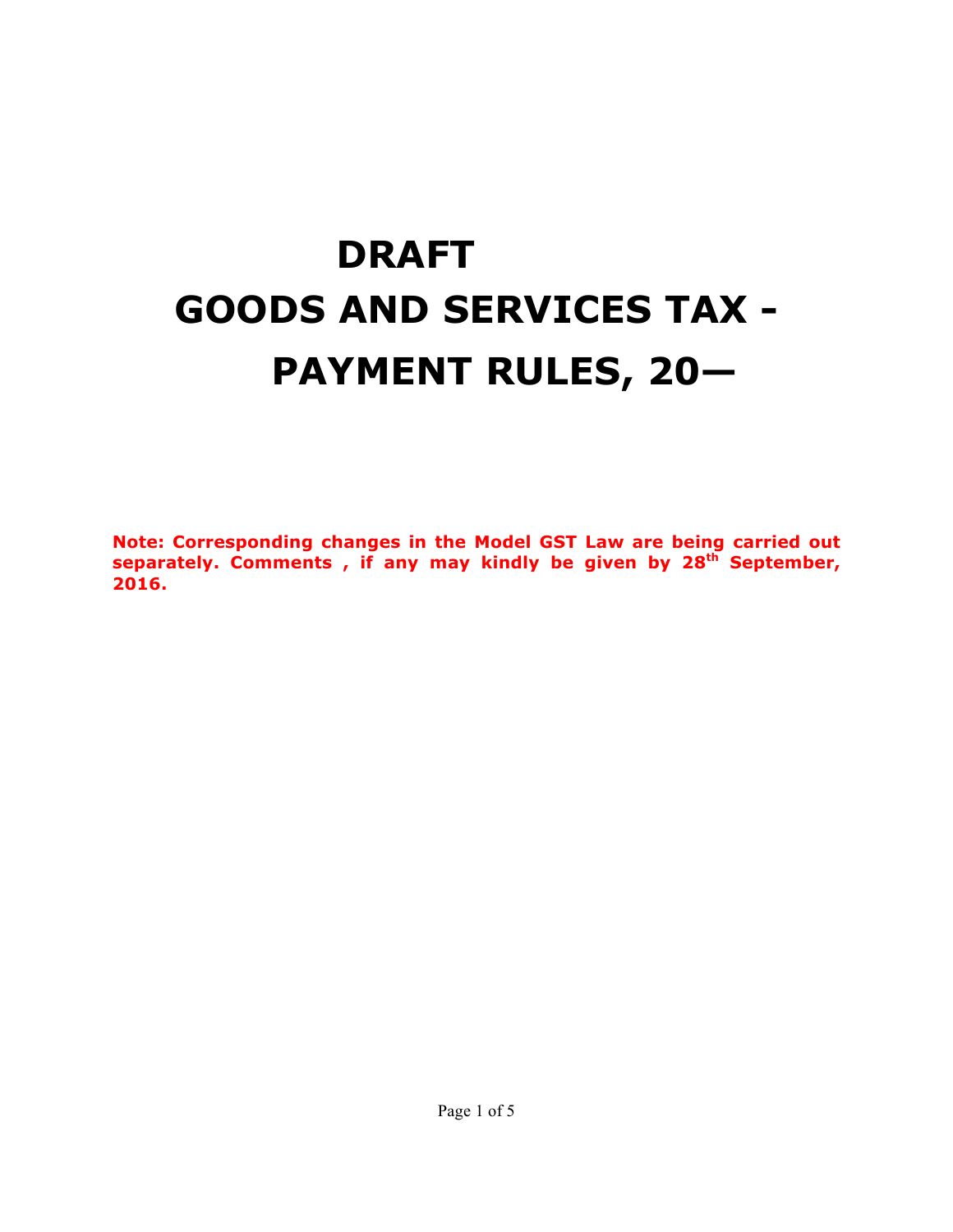## **Chapter-PAYMENT OF TAX**

#### **1. Electronic Tax Liability Register**

(1) The electronic tax liability register under sub-section (7) of section 35 shall be maintained in **FORM GST PMT-1** on the Common Portal and all amounts payable by a taxable person shall be debited to the said register.

(2) The electronic tax liability register of a registered taxable person shall be debited by:

(a) the amount payable towards tax, interest, late fee or any other amount payable as per the return filed by the said person;

(b) the amount of tax, interest, penalty or any other amount payable as determined by a proper officer in pursuance of any proceeding under the Act or as ascertained by the said person;

(c) the amount of tax and interest payable as a result of mismatch under section 29 or section 29A or section 43C; or

(d) any amount of interest that may accrue from time to time.

(3) Subject to the provisions of section 35, payment of every liability by a registered taxable person as per his return shall be made by debiting the electronic credit ledger maintained as per rule 2 and/or, as the case may be, the electronic cash ledger maintained as per rule 3 and the electronic tax liability register shall be credited accordingly.

(4) The amount deducted under section 37, or the amount collected under section 43C, or the amount payable under sub-section (3) of section 7, or the amount payable under section 8, or any amount payable towards interest, penalty, fee or any other amount shall be paid by debiting the electronic cash ledger maintained as per rule 3 and the electronic tax liability register shall be credited accordingly.

(5) Any amount of demand debited in the electronic tax liability register shall stand reduced to the extent of relief given by the appellate authority and the electronic tax liability register shall be credited accordingly.

(6) The amount of penalty imposed shall stand reduced partly or fully, as the case may be, if the taxable person makes the payment of tax, interest and penalty specified in the show cause notice or demand order, as the case may be, and the electronic tax liability register shall be credited accordingly.

#### **2. Electronic Credit Ledger**

(1) The electronic credit ledger shall be maintained in **FORM GST PMT-2** for each registered taxable person on the Common Portal and every claim of input tax credit under the Act shall be credited to the said Ledger.

(2) The electronic credit ledger shall be debited to the extent of discharge of any liability in accordance with section 35.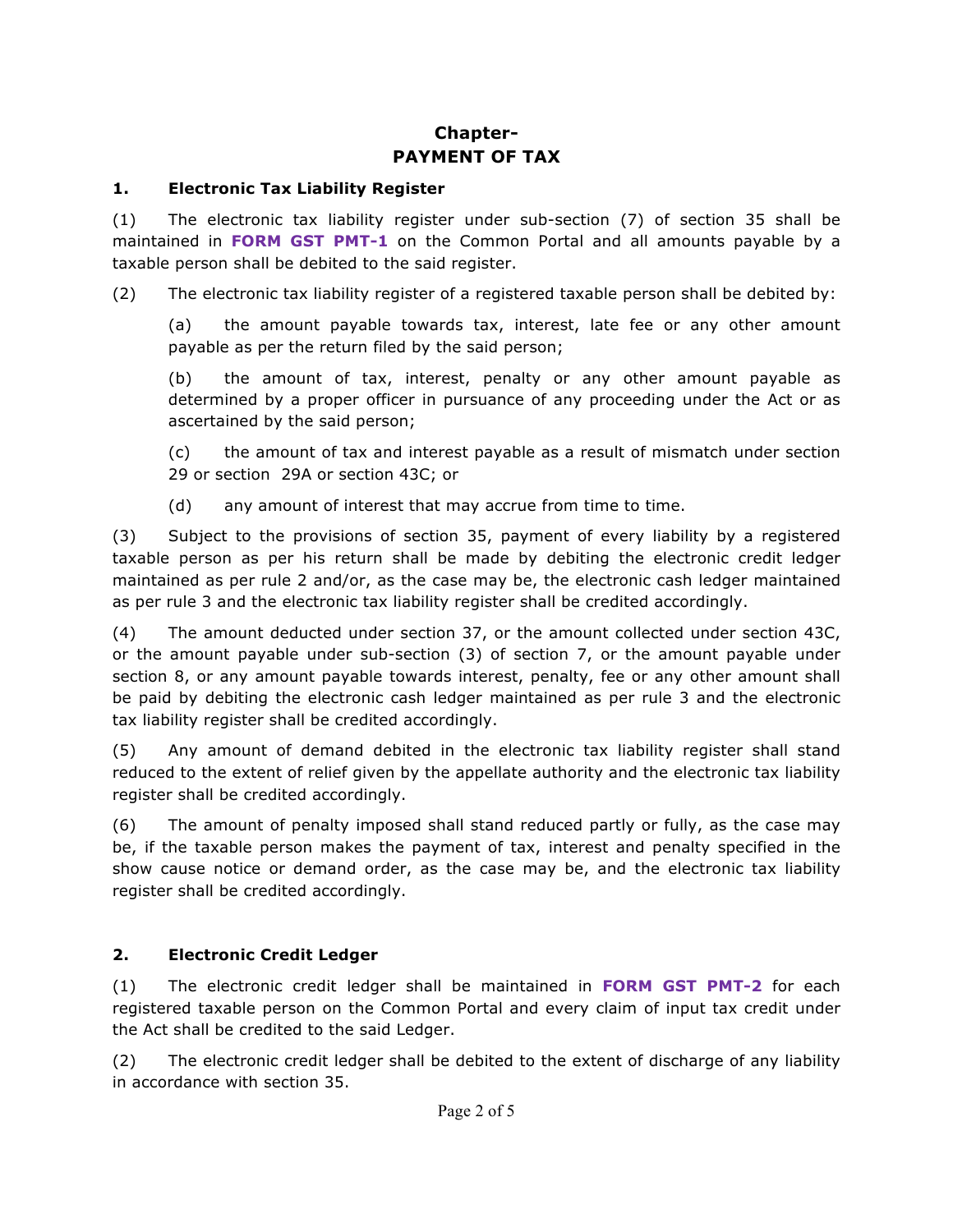(3) Where a registered taxable person has claimed refund of any unutilized amount from the electronic credit ledger in terms of section 38, the amount to the extent of the claim shall be debited in the said ledger.

(4) If the refund so filed is rejected, either fully or partly, the amount debited under subrule (3), to the extent of rejection, shall be re-credited to the electronic credit ledger by the proper officer by an order made in **FORM GST PMT-2A**.

*Explanation*.– For the purpose of this rule, a refund shall be deemed to be rejected, if the appeal is finally rejected or if the claimant gives an undertaking in writing to the proper officer that he shall not file an appeal.

### **3. Electronic Cash Ledger**

(1) The electronic cash ledger under sub-section (1) of section 35 shall be maintained in **FORM GST PMT-3** for each registered taxable person on the Common Portal for crediting the amount deposited and debiting the payment therefrom towards tax, interest, penalty, fee or any other amount.

(2) A registered taxable person, or any other person on his behalf, shall generate a challan in **FORM GST PMT-4** on the Common Portal and enter the details of the amount to be deposited by him towards tax, interest, penalty, fees or any other amount.

(3) The deposit under sub-rule (2) shall be made through any of the following modes:

(i) Internet Banking through authorized banks;

(ii) Credit card or Debit card after registering the same with the Common Portal through the authorised bank;

(iii) National Electronic Fund Transfer (NeFT) or Real Time Gross Settlement (RTGS) from any bank;

(iv) Over the Counter payment (OTC) through authorized banks for deposits up to ten thousand rupees per challan per tax period, by cash, cheque or demand draft:

Provided that the restriction for deposit up to ten thousand rupees per challan in case of an Over the Counter (OTC) payment shall not apply to deposit to be made by–

(a) Government Departments or any other deposit to be made by persons as may be notified by the Board/Commissioner (SGST) in this behalf;

(b) Proper officer or any other officer authorised to recover outstanding dues from any person, whether registered or not, including recovery made through attachment or sale of movable or immovable properties;

(c) Proper officer or any other officer authorized for the amounts collected by way of cash or cheque, demand draft during any investigation or enforcement activity or any *ad hoc* deposit:

Provided further that the challan in **FORM GST PMT-4** generated at the Common Portal shall be valid for a period of fifteen days.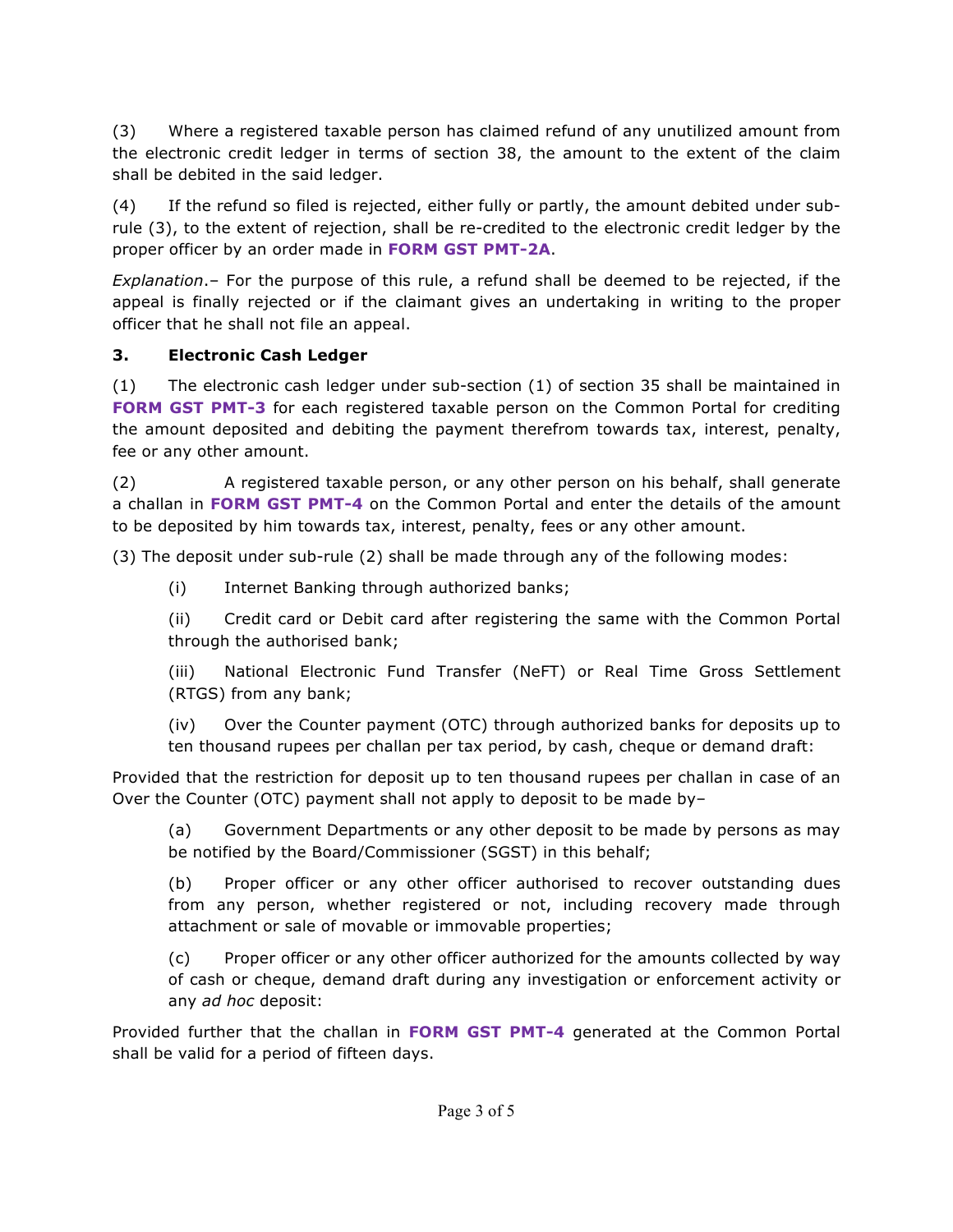*Explanation*.– For making payment of any amount indicated in the challan, the commission, if any, payable in respect of such payment shall be borne by the taxable person making such payment.

(4) Any payment required to be made by a person who is not registered under the Act, shall be made on the basis of a temporary identification number generated by the proper officer through the Common Portal and the details of such payment shall be recorded in a register in **FORM GST PMT-5**, to be maintained on the Common Portal.

(5) Where the payment is made by way of NeFT or RTGS mode from any bank, the mandate form shall be generated along with the challan and the same shall be submitted to the bank from where the payment is to be made:

Provided that the mandate form shall be valid for a period of fifteen days from the date of generation of challan.

(6) On successful credit of the amount to the concerned government account maintained in the authorised bank, a Challan Identification Number (CIN) will be generated by the collecting Bank and the same shall be indicated in the challan:

Provided that where the bank account of the concerned taxable person, or the person making the deposit on his behalf, is debited but no Challan Identification Number (CIN) is generated, the said person may represent electronically in **FORM GST PMT-6** through the Common Portal to the Bank or electronic gateway through which the deposit was initiated.

(7) On receipt of CIN from the authorized Bank, the said amount shall be credited to the electronic cash ledger of the registered taxable person who, or on whose behalf, the deposit has been made and the Common Portal shall make available a receipt to this effect.

(8) Any amount deducted under section 37 or collected under section 43C and claimed in **FORM GSTR-2** by the registered taxable person from whom the said amount was deducted or, as the case may be, collected shall be credited to his electronic cash ledger as per rule **Return.2**.

(9) Where a taxable person has claimed refund of any amount from the electronic cash ledger, the said amount shall be debited to the electronic cash ledger.

(10) If the refund so filed is rejected, either fully or partly, the amount debited under subrule (9), to the extent of rejection, shall be credited to the electronic cash ledger by the proper officer by an order made in **FORM GST PMT-2A**.

*Explanation*,- For the purpose of this rule, a refund shall be deemed to be rejected if the appeal is finally rejected or if the claimant gives an undertaking in writing to the proper officer that he shall not file an appeal.

#### **4. Identification number for each transaction**

(1) A unique identification number shall be generated at the Common Portal for each debit or credit to the electronic cash or credit ledger, as the case may be.

(2) The unique identification number relating to discharge of any liability shall be indicated in the corresponding entry in the electronic tax liability register.